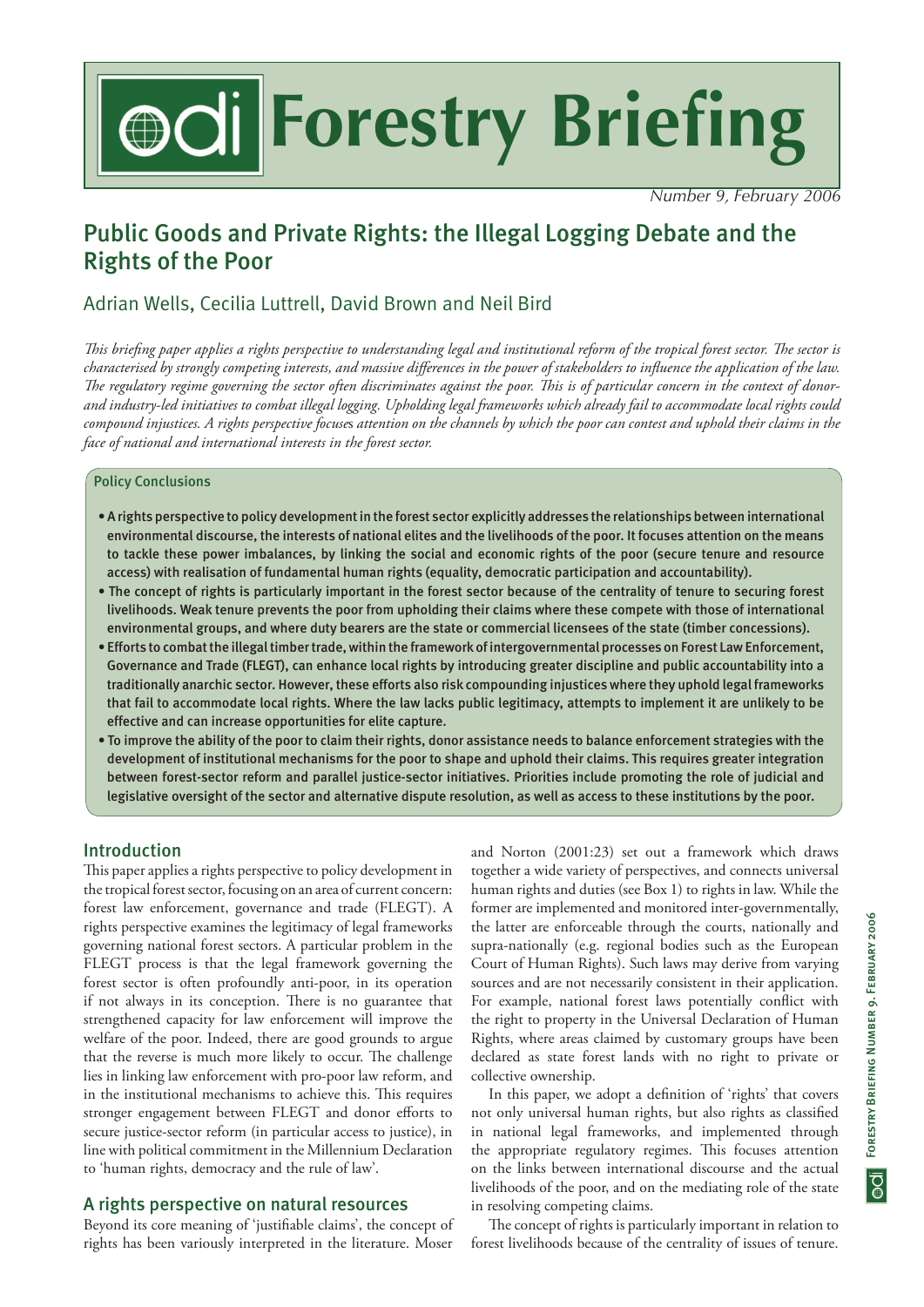In the forest sector, long production cycles accentuate the importance of the tenurial regime. Without even the most basic tenurial rights, the forest-dependent poor are not well-placed to enjoy broader human rights pertaining to participation and public accountability, even where such rights are ostensibly guaranteed in law.

Development assistance has had a rather uneven record in helping local people to reassert their rights in the forest sector. Indeed, the overall trend has often been in favour of an expansion of the claims by the state, to the detriment of resource users. The lack of progress on tenurial rights remains a major obstacle – arguably *the* major obstacle – to improving forest governance.

### Competing claims on the forest sector

While the world's forests may have important global aspects, they are  $-$  in practical terms  $-$  almost always managed as sovereign resources of the nation state. The primary duty bearer is thus the state. However, other parties can also be involved, including private sector duty bearers (both forest owners and 'derived duty bearers' such as forest concessionaires), as well as international claim makers (often western environmental advocacy groups).

The national dimension tends to be dominated by the timber industry. This is often very powerful in the forest sector and, in forest-rich countries, there are frequent allegations of 'elite capture' of regulatory and administrative processes. In some cases, this has lead to distortion of licensing, implementation, monitoring and enforcement in favour of specific interest groups. The forest industry is also a major presence in isolated rural areas, functioning to all intents and purposes in place of the state. In human rights language, the duties of such derived duty bearers relate both to the internal operations of their industrial activities (for example, safety at work) and the effects of their operations on the livelihoods of the external actors with whom they interact (for example, the damage they may cause to economic activities of rural dwellers, and the denial of public access which they may impose). However, in practice, these obligations may well conflict with – and be overridden by – commercial interests.

For many external observers, the global public goods dimension of tropical forest resources justifies external intervention. These interventions are often based on 'crisis narratives' which warn of the impending disasters if affairs continue on their downward path. Over the last forty years or so, these crisis narratives have covered issues such as the energy crisis and its implications for the poor (concerns about fuelwood production), the global environment (the role of forest mismanagement in deforestation and desertification), conservation (the loss of forest biodiversity), and climate change (the role of forests as carbon sinks). A repeated call for sustainable forest management (SFM) has been one outcome of all these concerns, though the definition of this is problematic in complex old-growth forests. Juxtaposing demanding, but often imprecise, technical standards for sustainable management of public lands with other social and political concerns tends to downgrade the notion of rights, away from human rights principles (cf. Box 1).

Multilateral agreements, such the Convention on Biological Diversity now confer duties upon states parties in relation to forest management, notwithstanding state sovereignty over forest resources. Indirectly, these duties also confer legitimacy on the claims of western environmental advocacy groups against sovereign governments. There is an emerging and provocative literature on the influence of western environmentalism on public accountability in the tropical forest sector (for example, Brosius, 1997; Chapin, 2004). A particular area of concern is with the ways in which external actors are drawn to some causes but not others in their desire to champion the rights of the forest-dependent poor. For example, forest-dwellers who live by hunting and gathering tend to be perceived very positively, though peasant farmers who engage in 'slash and burn' agriculture (often by far the numerical majority) tend to figure much less favourably. There is thus a danger that external attempts to champion the poor will end up – perhaps unintentionally – generating a hierarchy of rights claimants, in which a concept of 'rights' is promoted, not as a manifestation of universal human rights, but rather in terms of the needs of sustainable forest management (including the permanent designation of forest lands). It would be perverse if the notion of the 'deserving poor', as a positive factor in environmental policy, led to the emergence of a counter-category of the 'undeserving poor', with contrary effects.

### Box 1: Human Rights Principles of Relevance to a Rights-Based Approach

The UN 'Common Understanding on a Human Rights Based Approach to Development' provides some important principles for the forest sector. These include a recognition of the practical dimensions of:

- Equality and non-discrimination: given that every body has equal human rights, governments must ensure that everyone is treated with the same degree of respect.
- Participation and inclusion: as a right to take part in decision-making processes that influence one's life, and to engage in political activities.
- Accountability and the rule of law: duty-holders need to answer for how they realise rights, and if they do not do so, individuals can seek redress or compensation.

### Inadequacies in national legal frameworks

 International human rights instruments, standards and principles impinge on the interests of forest-dependent populations in a number of ways: protection of the land rights of indigenous and tribal peoples, as well as nondiscrimination, equal treatment before the law and the right to participation in the political process. The International Labour Organisation (ILO) Convention 169 concerning 'Indigenous and Tribal Peoples in Independent Countries' (1991) is one such instrument, albeit fairly limited in its scope.

The ways in which such instruments are translated into constitutional and statutory law are difficult to generalise between countries. Low national ownership is common to most systems. Being largely externally generated, legislation at national and international levels may not enjoy any real public legitimacy, or be amenable to sensible application. Where the law lacks even superficial legitimacy, attempts to implement it are unlikely to be effective. At most, they will increase opportunities for rent-seeking by officials who exploit the price increments that illegality confers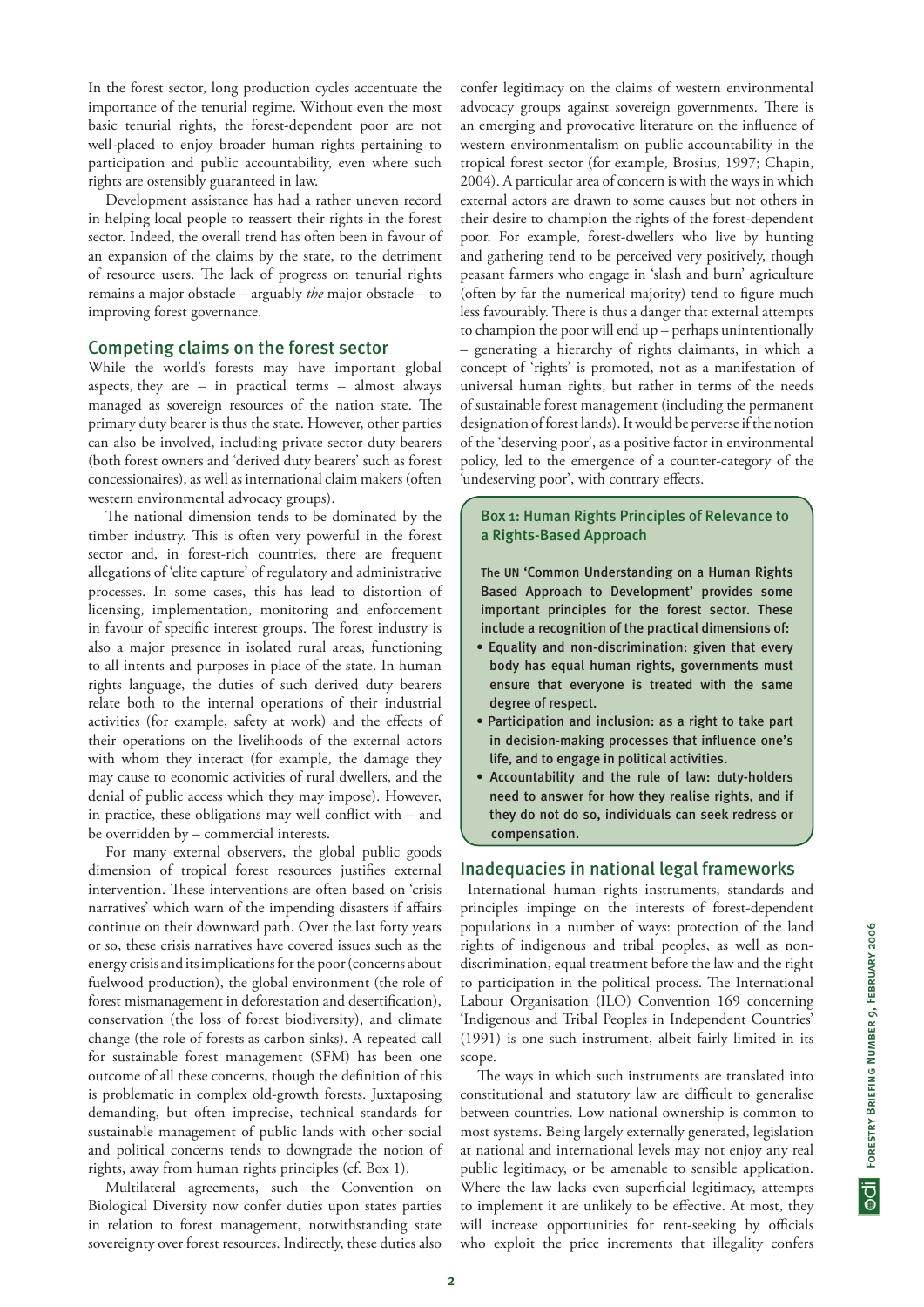in the market place. Rent-seeking can increase the cost of compliance to the point that the poor are forced into illegality. This undermines both local livelihoods and the rule of law. Such 'criminalisation' is particularly dangerous where the poor have no feasible legal alternatives.

The concept of 'legality' thus needs to be treated with caution. Views about the importance of suppressing 'illegal activities' need to be tempered with a recognition that such labels are often external constructs, which do not automatically guarantee the presence of legal choices. Similarly, merely establishing a right of ownership does not necessarily confer on the holder an ability to benefit from that right. This fact has been at the heart of many of the problems encountered in community forestry, and many of the challenges the movement now faces (see Box 2).

### Box 2: The Power of State-Private Sector Alliances in Central American Forestry

In Nicaragua, constitutional and legislative provisions exist for the demarcation and titling of indigenous territories. Yet the state continued to grant industrial logging concessions on community lands without fulfilling these requirements. The Inter-American Court has found Nicaragua to be in violation of the American Convention on Human Rights, including the right to property, for not ensuring that an effective mechanism for demarcation and titling is in place.

Despite being in possession of usufruct rights, smallscale forest producers in Honduras are frequently unable to meet the transaction costs of securing permits and other approvals for forest management, due to regulatory complexity and bureaucratic corruption. This forces them into reliance on wellresourced timber traders to secure permits and other approvals. This in turn fuels collusion between traders and public officials, and elite capture of community forest management rights as a means to 'legalise' illegal timber production.

A conclusion that can be drawn from these two examples is that establishing rights may have little practical value unless supported by the state. As the Honduras case shows, where the state is not enabling, then the poor may have little option but to collude with those who *de facto* control the resource. *Source:* CIFOR, 2004.

The backdrop for any study of pro-poor rights in the forest sector is, therefore, one of ill-defined boundaries and relationships, ambiguities and contradictions in the regulatory regime, and massive differences in the power of stakeholders to influence the application of law. All these have implications for the pursuit of pro-poor rights.

### The movement for Forest Law Enforcement, Governance and Trade (FLEGT)

Over the last four years, and at an accelerating pace, the thrust of development assistance to forestry has been focused on illegal logging and its suppression. A series of international initiatives have been launched (the G8 Action Programme on Forests [1999]; the US President's Initiative against Illegal Logging [2003]; the EU Action Plan for FLEGT [2003]; the regional FLEGT processes [Asia, 2001; Africa, 2003; Europe and North Asia, 2005; Latin America (pending)]; and a number of bilateral agreements allied to FLEGT). The latter include the negotiation of Voluntary Partnership Agreements between the EU and timberproducing countries on the legality of timber exported to the EU. As a result, timber-producing countries are under increasing pressure from their development partners, international NGOs and consumer countries to prove the legality of their timber production.

A range of donor-funded projects and programmes has been funded in support of FLEGT. Public attention in the North has been particularly drawn to the various attempts to use private sector and NGO providers (both national and international) to monitor and audit the national forestry agencies responsible for administering and verifying timber production - a form of global 'hybrid accountability' (cf. Goetz and Jenkins, 2001; Brown *et al*, 2004).

Illegality is a major problem in the tropical forest sector, often amounting to flagrant criminal activity. In Cambodia, Bolivia and the Brazilian Amazona, for example, over 90% of timber is said to be harvested illegally. In Cameroon, losses of government revenue as a result of illegal logging are estimated at c.£56 million per year, and damages owing to illegality at c.\$465million/year.<sup>1</sup> Illegal practices include harvesting without, or with fraudulent use of, title; logging out of boundaries/encroachment on protected areas; logging of unauthorised or undersized species; false declarations of harvest; and non-compliance with licence conditions.

This provides further evidence of the low levels of governance and respect for popular rights in many forestrich states. The effects of this are felt at a number of levels, including loss of national revenues, distortion of international markets, and long-term damage to the condition of a resource on which the poor disproportionately depend. However, it does not necessarily follow that attempts to address the problem will automatically improve the welfare of the poor or strengthen their rights, and specific conditions may need to be met for this outcome to be achieved. The next section considers some of the emerging issues, both positive and negative, as judged by the single standard of the promotion of the rights of the poor.

### Some positives

The FLEGT movement is intended to serve multiple purposes and benefit numerous actors, not only the forestdependent poor. From a donor perspective, it may provide a powerful tool to leverage broad governance reforms, and introduce discipline into a sector well known for its anarchic tendencies. These reforms could generate wider benefits for the citizenry at large – for example, as regards overall public accountability and transparency, and enhanced revenue capture. Similarly, for the timber industry (or at least, its better operators), it could lead to an improved environment for future investment, both from improvements to the longterm condition of production forests and by creating a more realistic pricing regime that can sustain the investments needed for sound management.

### Some problem areas

There are, then, some positives in the drive to ensure the legality of timber production even as regards the interests  $\overline{\vec{Q}}$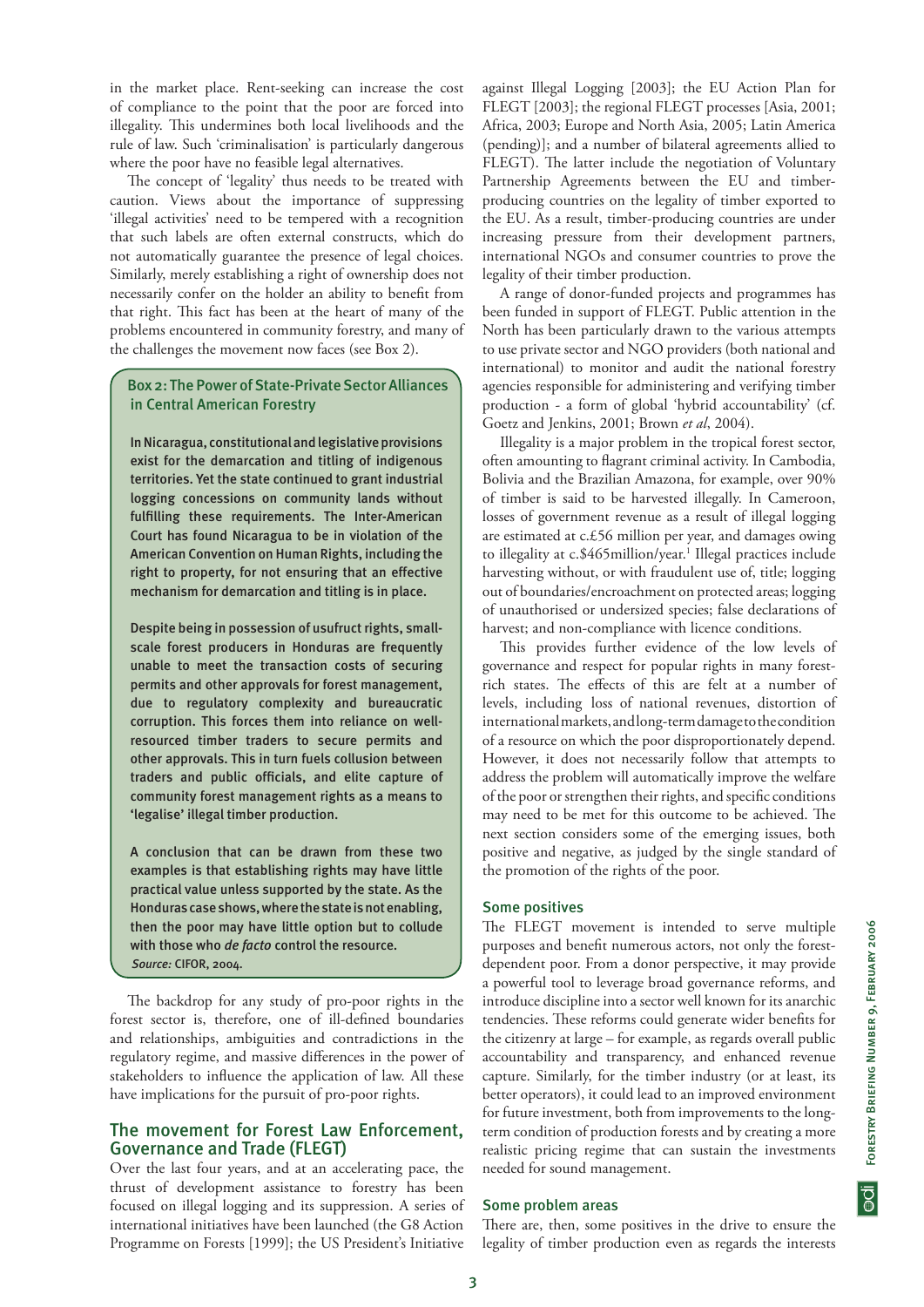of the poor. However, it is precisely because the focus is not necessarily, or only, on the rights of the poor that the movement needs to be carefully monitored. Upholding a legal framework which already fails to accommodate local rights could compound injustices. Recent publications by a CIFORled team of researchers have drawn attention to the dangers that preoccupation with legality can entail in such complex legal environments, and the risks which are posed for the livelihoods of the poor (see Box 3).

This work found that state agencies often enforce forestrelated regulations more vigorously when poor people are involved (for example, as regards alleged 'poaching' or chainsaw logging for domestic or petty trade purposes). Law enforcement initiatives thus have the potential to develop into exercises in victim-blaming. Criminalising the vast majority of the resident population is unlikely to serve as a very positive incentive for governance reform. An example is the law enforcement crack-down in Indonesian Papua, after an investigation by the UK-based Environmental Investigation Agency - 'The Last Frontier' - uncovered massive exports of ironwood (merbau) to China, in contravention of Indonesia's log export ban. Responding to the EIA report, the Ministry of Forests in Jakarta declared community logging permits issued by Papua Province illegal, without providing a viable legal alternative for local communities to manage timber resources sustainably. This disenfranchised rural people, even though the problem lay in the capture and abuse of these permits by powerful timber syndicates (DFID, 2005).

### Bridging forest law enforcement with pro-poor legal reform

Within the framework of intergovernmental processes on FLEGT, there is a strong emphasis on using the market (in particular, demand for legal and sustainable timber in Europe and North America) to drive governance reform in the forestry sector. Amongst other initiatives, the EC will begin negotiating bilateral Voluntary Partnership Agreements (VPAs) with timber-producing countries. These would establish a clear legal standard, credible systems for verification of legality and possibly the introduction of an independent monitor to guarantee market confidence. Though voluntary, it is likely that timber-producing countries would need to subscribe to such an agreement to guarantee market share in Europe.

However, while VPAs and other instruments currently being promoted within the FLEGT framework may leverage greater transparency and accountability within the timber production chain, making the link to pro-poor legal reform remains a significant challenge. Indonesia is a case in point. There, the ambivalence of national forestry laws with respect to customary rights has proved a major obstacle in the determining a standard for verifying the legality of timber production. Amongst others, the development of a draft standard, based on existing law, gave rise to significant controversy over whether local communities have a right of Free and Prior Informed Consent for the designation of forest concessions by government. It has become clear that reforms to the current law may be necessary if this is to be accommodated.

### Box 3: Barriers to Legality

### These barriers include:

### Complex and inconsistent laws

Environmental issues are subject to numerous competing jurisdictions and sector policies, which profoundly affect the potential for effective forest management. Federal, state and municipal governments may have conflicting roles (as in Brazil and Indonesia). Legislation tends to proliferate bewilderingly. Over 900 legal instruments pertain to forest management in Indonesia (Colchester, 2005). In Brazil, 141 new legal instruments were established in the period 1965 to 1998.

Regulations that victimise the poor

Regulations are often so impractical or out of tune with reality as to undermine the rule of law; for example, expensive permits which need to be applied for in capital cities to allow the killing of one low-value game animal, or the cutting of a single tree. Tree-cutting regulations are often biased towards the needs of industry (as in Cameroon, where industrial concessionaires are allowed three years of felling to cover the cost of preparing management plans, but communities have to pre-finance plans themselves).

Failure of the law to recognise legitimate claims

National laws are often ambivalent on the issue of indigenous rights. In Indonesia, the 1999 Forestry Act defines state forests as those 'unencumbered by rights'. Yet it also defines customary forests (hutan adat) as state forests that fall within customary law areas.

### Unclear distribution of powers between levels of government

In Uganda, central government controls conservation areas and logging concessions, and trees on public and private lands, but local governments are responsible for monitoring and stewardship. However the rules on sanctions, arbitration and enforcement, by which local government must exercise their authority, remain unclear (Bazaara, 2003).

# Lack of coherence in national planning because of such contradictions

Selective use of legal instruments to restrict access to the resource

Forest zonation frequently overrides existing claims, in the interests of industrial exploitation. Cameroon's *plan de zonage* takes customary claims into account only in relation to present usage (thus fallows are disregarded, though they are an essential part of the farming cycle), and seeks to restrict agriculture to narrow slivers of 'non-permanent forest estate' regardless of historical claims or future needs.

*See: CIFOR, 2003*